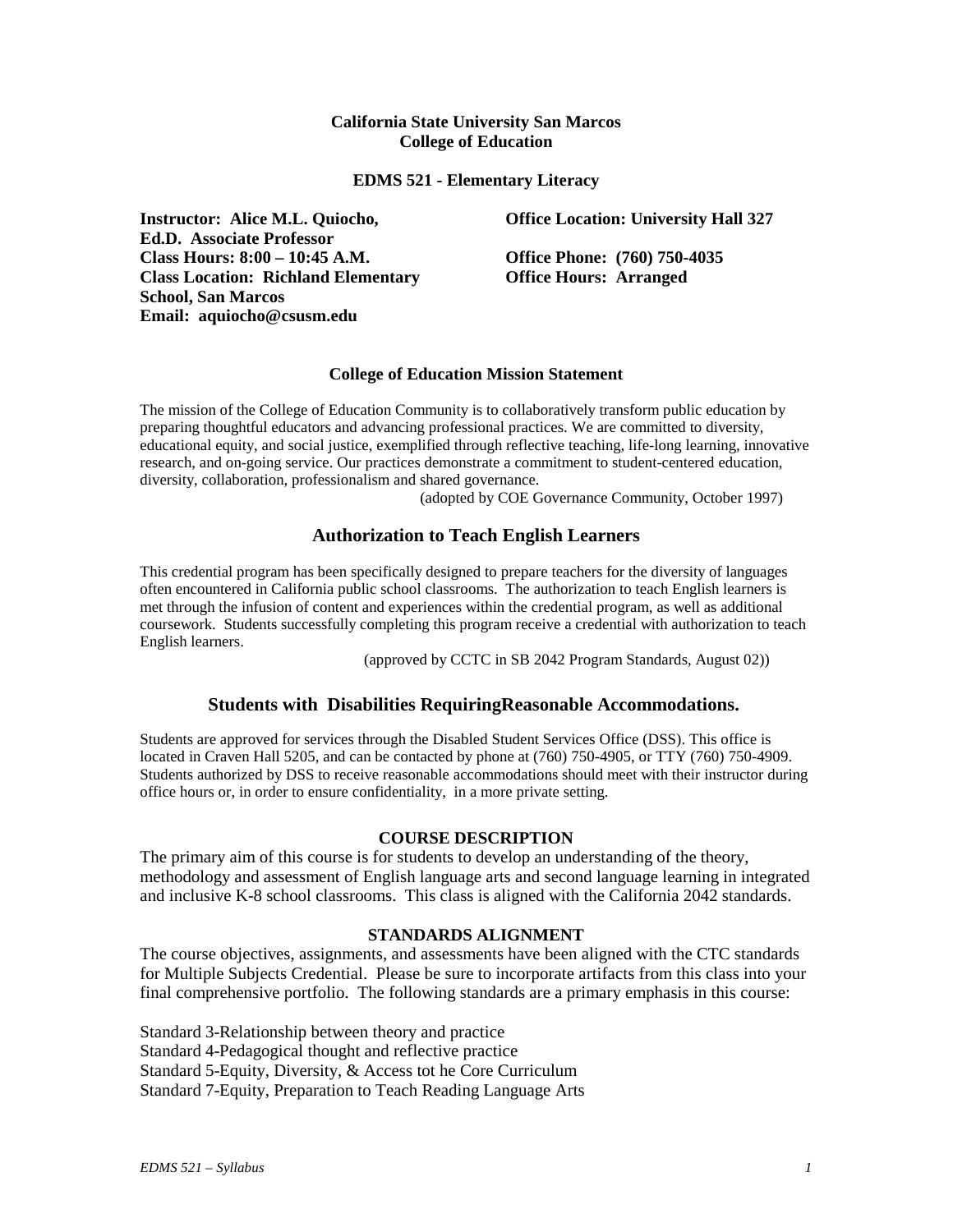### **TEACHER PERFORMANCE EXPECTATIONS (TPE) COMPETENCIES**

This course is designed to help teachers seeking the Multiple Subjects Credential to develop the skills, knowledge, and attitudes necessary to assist schools and district in implementing an effective program for all students. The successful candidate will be able to merge theory and practice in order to realize a comprehensive and extensive educational program for all students. The following TPE's are addressed in this course:

Primary Emphasis

TPE 1a-Subject Specific Pedagogical Skills for MS Teaching

TPE 2-Monitoring Student Learning

TPE 3-Interpretation and Use of Assessments

TPE 4-Making Content Accessible

TPE 6-Developmentally Appropriate Teaching Practices

TPE 6a-Developmentally Appropriate Practices in Grades K-3

TPE 6b-Developmentally Appropriate Practices in Grades 4-8

TPE 6d-Teaching Special Education Populations in General Education Environments

Secondary Emphasis:

TPE 5-Student Engagement

TPE 7-Teaching English Learners

TPE 8-Learning About Students

TPE 9-Instructional Planning

TPE 10-Instructional Time

TPE 11-Social Environment

TPE 13-Professional Growth

TPE 14-Educational Technology

TPE 15-Social Justice and Equity

# **OBJECTIVES**

# **KNOWLEDGE**

Teacher candidates will:

gain an understanding of how a first and second language is acquired.

gain an understanding of the reading process and its relationship to thought, language and learning.

gain an understanding of how people learn to read and write in their first and second language

become familiar with current approaches to the teaching of reading and writing and the theoretical bases of such approaches.

become familiar with current approaches to the teaching of reading and writing in culturally and linguistically diverse elementary school classrooms

become familiar with classroom diagnostic techniques and evaluation procedures. become familiar with current approaches to the teaching of reading and writing to children with special learning needs

# **SKILLS**

Teacher candidates will:

become sensitive observers of children's language using behaviors.

analyze children's reading and writing behavior as a basis for making instructional decisions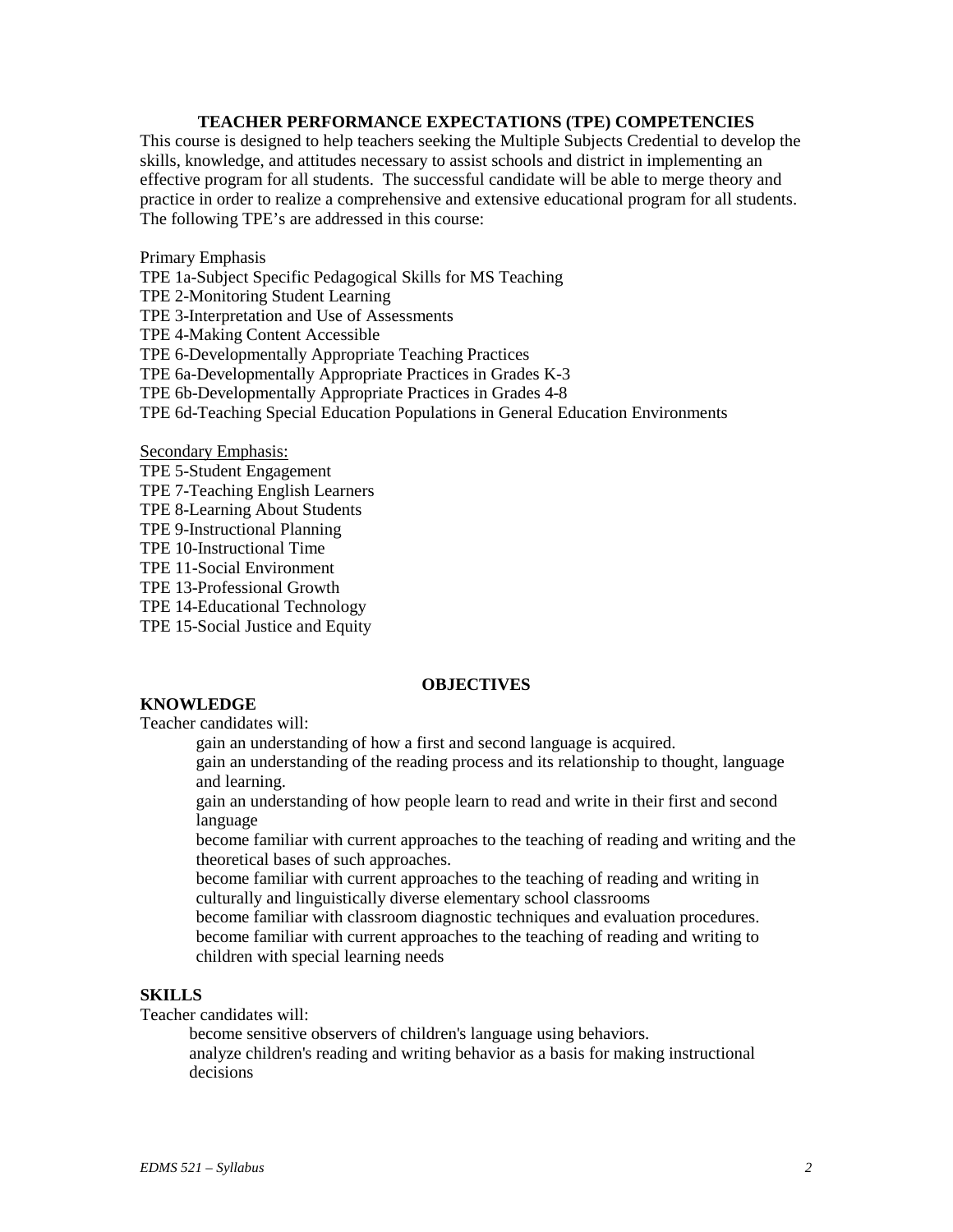translate the results of formal and informal assessment of children's reading and writing behaviors into instructional plans

develop the ability to select appropriate materials and instructional strategies to meet the individual needs of students

learn how to organize the classroom for teaching reading and writing to culturally and linguistically diverse populations.

# **ATTITUDES AND VALUES**

Teacher candidates will:

- develop an appreciation for the natural language abilities children possess for processing and producing print
- develop an appreciation for the need and value of integrating reading and writing into all areas of the curriculum
- affirm the importance of a rich environment for developing an effective language arts program.
- develop a sensitivity to and appreciation for culturally and linguistically diverse learners.
- develop a sensitivity to and appreciation for children with special learning needs
- develop an appreciation for the importance of reading and writing for their own personal and professional growth
- develop a respect for each student, his/her abilities and background and the student's right to instruction that meets his or her individual needs.

### **REQUIRED TEXTS:**

Choate, J. (2000). Successful Inclusive Teaching. Allyn and Bacon ( $3<sup>rd</sup>$  edition) Gibbons, P. (1993). Learning to learn in a second language. Portsmouth, NH: Heinemann. Johns, J. (2000). Basic Reading Inventory: Pre-primer through grade twelve & early literacy assessments. Dubuque, Iowa: Kendall-Hunt.

*Reading/language Arts Framework for CA Public Schools* CA Dept of Ed

Tompkins, G.E. (2001). *Literacy for the 21st Century: A Balanced Approach, 3rd Edition.* Prentice Hall.

Zarrillo, J. J. (2002). Ready for RICA: A test preparation guide for California's Reading Instruction Competence Assessment. Merrill Prentice Hall.

# **Course Requirements**

All students are expected to participate in class activities and demonstrate reflective learning. It is important that students are well prepared for course sessions by completing the readings and assignments scheduled before the class meeting. Unless otherwise negotiated with the instructor, all assignments are to be handed in on the due date. **Assignments not handed-in on due date will lose 10% of earned credit per day.** Assignments should be typed and double-spaced .

| Attendance and participation             | 20 points |
|------------------------------------------|-----------|
| Resource Notebook Sections (10 sections) | 50 points |

- Reading Strategy Lesson Plan 15 points
- Interactive Journal 15 points

# **Grading**

| A    | $96 - 100$ |
|------|------------|
| $A-$ | $90 - 95$  |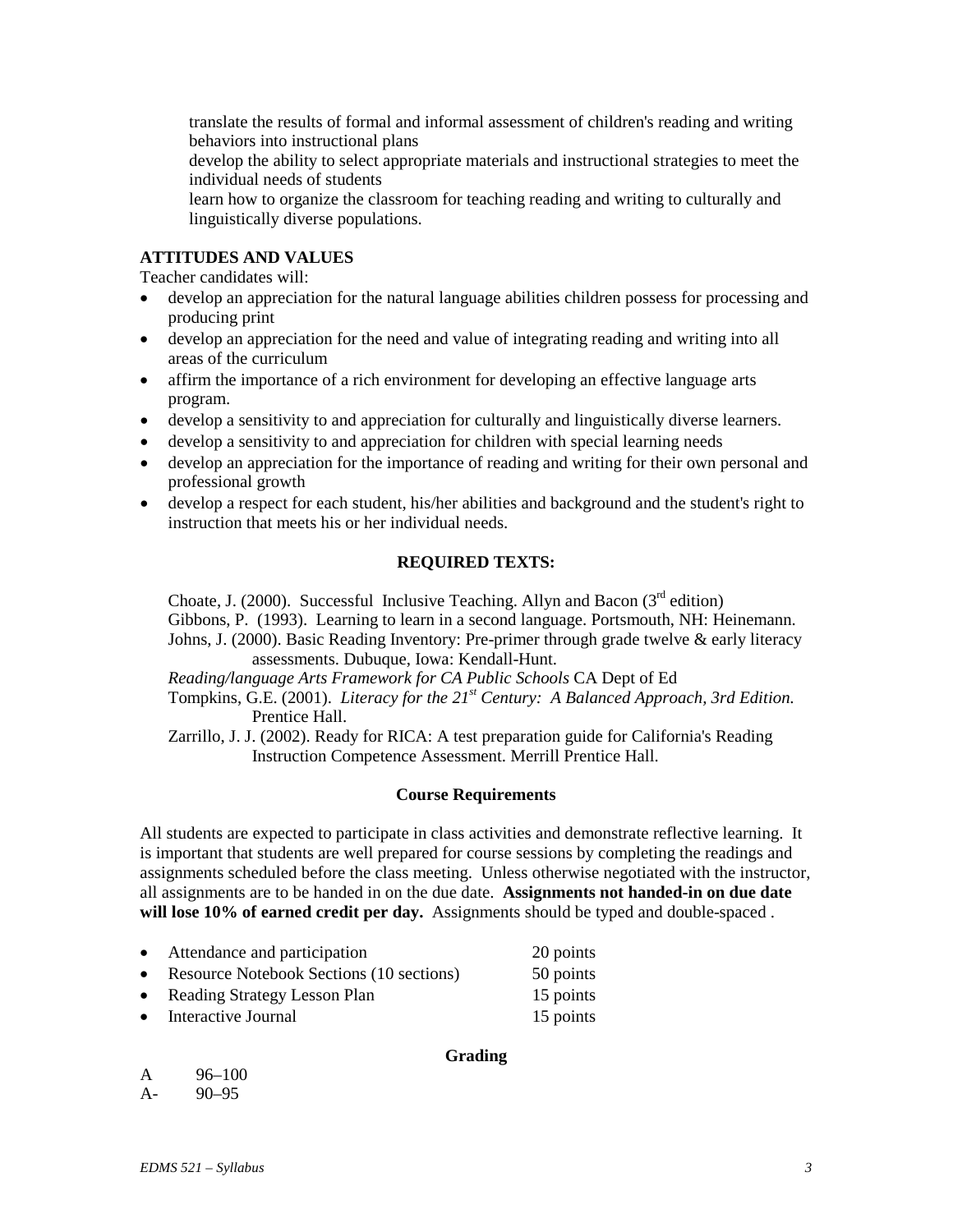| $B+$      | 89-87 |
|-----------|-------|
| B         | 86-83 |
| В-        | 80–82 |
| $C_{\pm}$ | 77-79 |
| C         | 73-76 |
| С-        | 70-73 |
|           |       |

### **ASSIGNMENTS:**

# **Language Arts Resource Notebook--Part 1 (50 Pts)**

Each of you will develop a Reading/Language Arte Resource Notebook that will be used to inform your teaching. The Resource Notebook has two main objectives. First, is to demonstrate your learning and understanding of the reading and language arts. Second is to start building a resource for your own learning. Be creative and thoughtful in the compilation of the notebook it will be a demonstration that you are ready to teach the language arts to a diverse student population.

The Notebook will be organized around the 13 RICA Content Areas (see the RICA Registration Bulletin, p.39-45) and include additional sections on:

- A personal statement of your philosophy of the teaching reading and writing
- Special Needs Students

Each section of the notebook should contain the following:

- A RICA analysis sheet including: (a) what this content area(s) is about (Put it in your own words  $-2$  to 4 sentences), (b) 2 ways of assessing this content area (include rationale); and (c) 1 way of teaching it (description and accommodations). Describe the teaching strategy and explain how it supports reading, writing and/or language arts development.
- An lesson observation form (except for section 1)
- A technology-rich assignment that enhances your teaching and student learning
- Lesson plans, articles, and any other resources collected within class or student teaching that would be helpful.

For the first semester you will need to complete the following content areas:

- Section 1 Philosophy of Literacy Learning
- Section 3 Planning, Organizing, and Managing Reading Instruction
- Section 4: Phonemic Awareness
- Section 5: Concepts About Print
- Section 6: Systematic, Explicit Phonics and Other Word Identification Strategies
- Section 7: Spelling Instruction
- Section 8: Reading Comprehension Narrative
- Section 13: Vocabulary Development
- Section 14: Structure of the English Language
- Section 15: Special Needs

You can choose how to organize this information in your notebook. You may include course assignments (lesson plan, case study, classroom observations and interactive email journals), course handouts and materials from your classroom/school site, examples of lesson plans and student work, information from internet sources or professional journals. You may want to include strategies you will use to teach these content areas. You may even include pictures of students learning a specific strategy as well as your reflection on what was happening, why it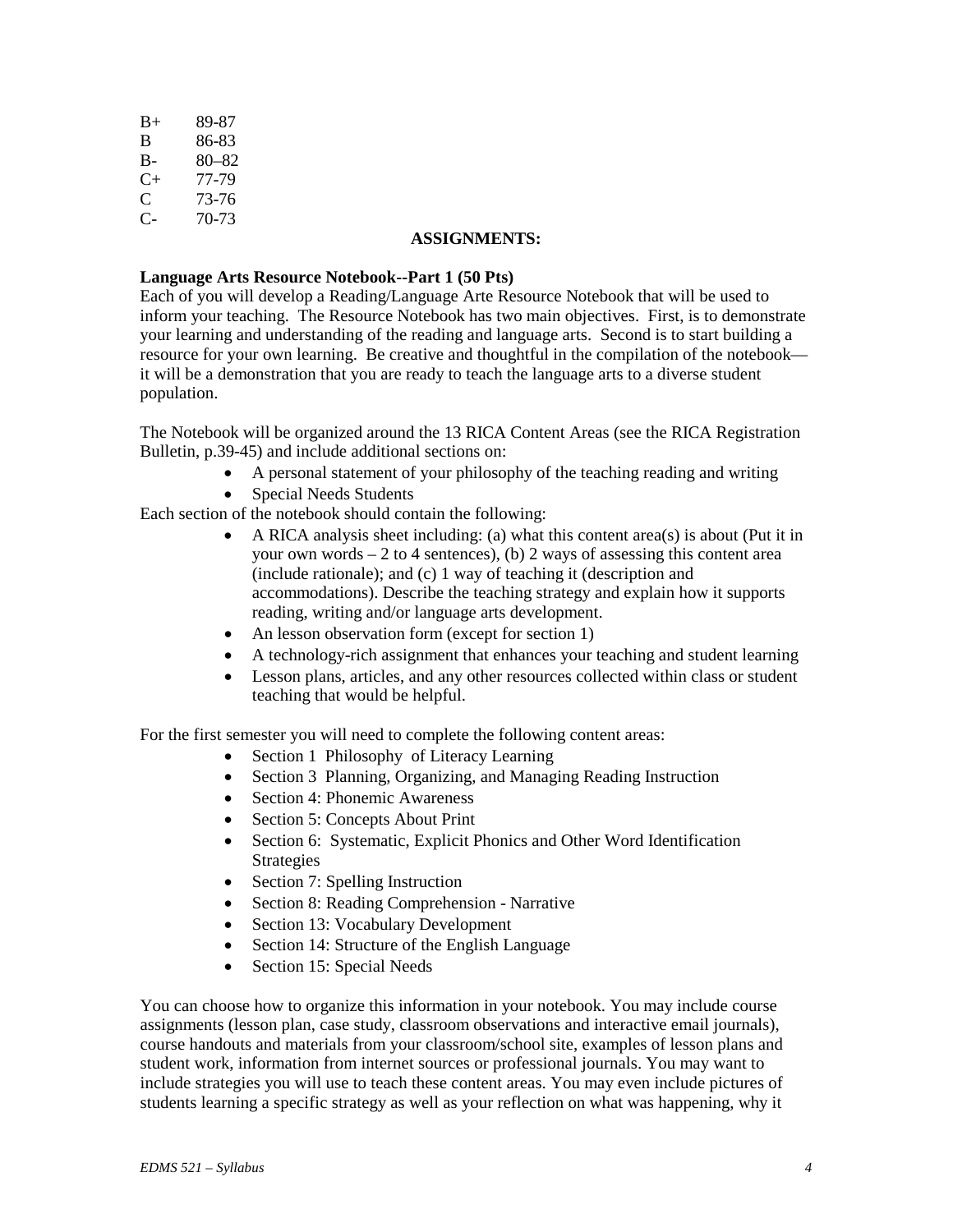worked or didn't work and why that was. You may include one (or more) successful activities that you used in the classroom (must be related to language arts instruction).

The resource notebook will contain samples of your learning and understanding, and examples of your work that demonstrate that you are ready to instruct children in reading, writing, listening and speaking. Feel free to use a variety of graphic and written presentations, as best suits your learning style, in order to show your learning and understanding. Use a three-ring binder to organize your materials. Work with a friend so you can exchange ideas.

As you learn about assessment, phonemic awareness, the use of phonics, comprehension strategies and other components crucial to effective literacy instruction, compiling your resource notebook will help you prepare and review the content areas assessed by the RICA test. More importantly, it will serve as a resource for you in the future, and may be used for job interviews to illustrate your knowledge and experiences.

Note: Besides the course readings, Dr. Alice Quiocho's web site can also serve as a resource. The address is: [http://www.csusm.edu/Quiocho.](http://www.csusm.edu/Quiocho) Click on "reading instruction portfolio." See the section on accommodations for ideas on ways to support second language learners. Note: See **[www.ed.gov/free/](http://www.ed.gov/free/)** for free Educational Materials.

# **Reading Strategy Lesson Plan (Critical Assessment Task)**. **(20 points)**

You will write and present a reading strategy lesson plan for a small group activity that takes into account student needs. They can be mini-lessons, direct instruction, inquiry, or any format you choose. Make your lesson active, interesting, fun and meaningful. Because lesson planning may be unfamiliar to some of you, but is so important to teaching, you will learn how to write a language arts lesson plan in class. Choose a reading standard for your grade level to guide your objectives. Sample lessons include:

- Monitoring Reading
- Comprehension
- Content area reading
- Phonics
- Phonemic Awareness
- Organizing information while you read
- Relating what you are reading to what you already know
- Finding the main idea of a story
- Identifying patterns in a text
- Using graphic organizers for comprehension

We will examine how lesson plans must start with assessment. Therefore, we will be learning how to assess students and use the assessment information to make informed decisions about instruction that specifically addresses the standards.

Most of the lesson planning work will be done during class workshop sessions, however, you will be responsible for submitting a clean, typed copy for review and grading. *Keep in mind when writing your lesson*:

- What is the purpose of your lesson?
- How does it relate to real reading and/or writing?
- What are your learning goals?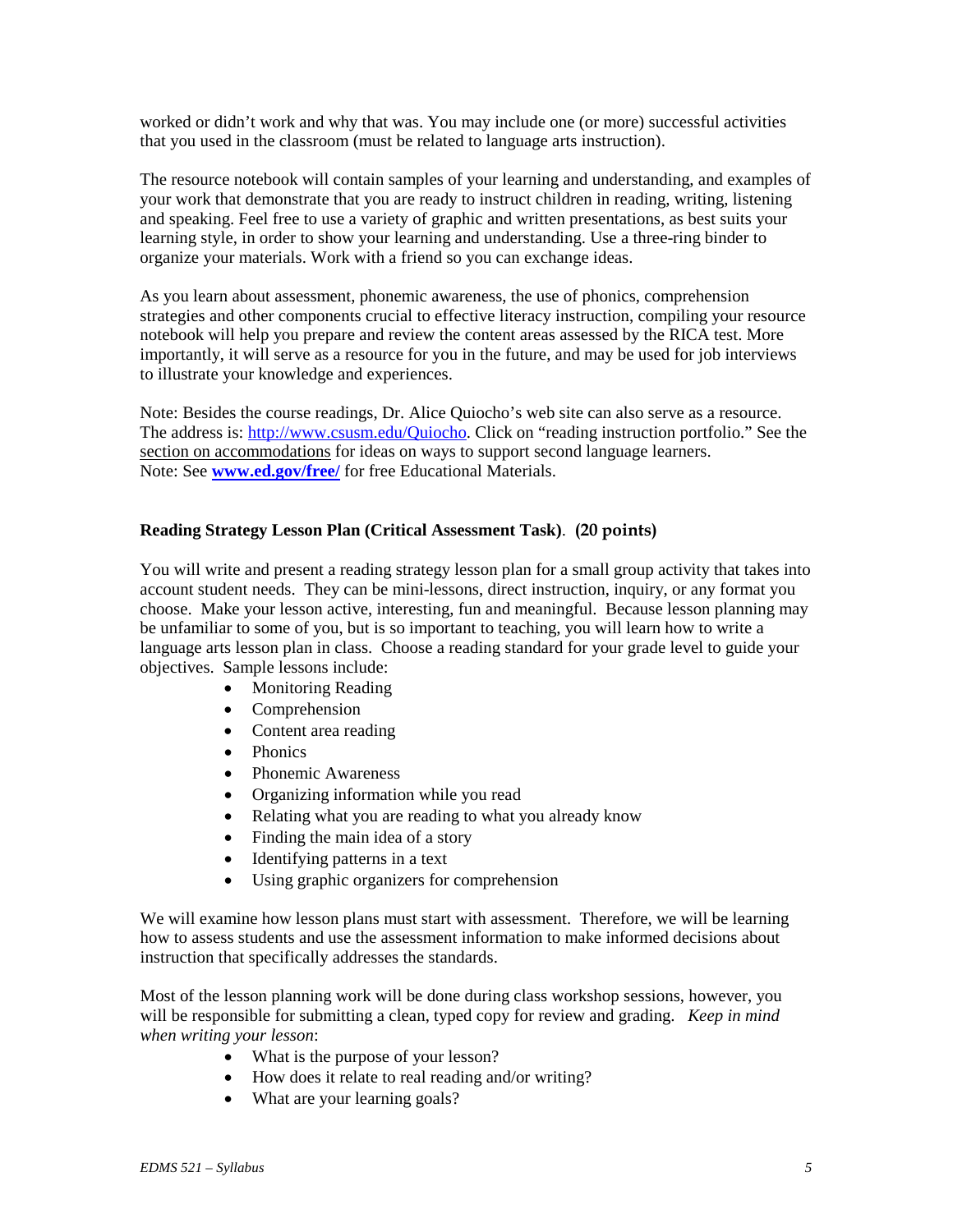- What language development goals do you have planned for students?
- How are they aligned with the CA Reading/Language Arts standards (check the Reading/Language Arts framework for CA public schools)?
- How will you present the lesson (instructional strategies, resource materials, time frame)? How will you group students for the lesson? How will you assess your students?
- What accommodations will you provide for students who need additional help?

*Important*: Your lesson must address the needs of mainstream students, as well as make provisions for second language learners, students presenting difficulty, and accelerated students. How are you going to work with students who are having difficulty? How will you scaffold for second language learners' learning during the lesson? How will your lesson provide enrichment for accelerated students? Will you meet with students individually or in a small group while other students work independently?

### **Personal Statement of your Philosophy of Teaching Section 1 (10 points)**

It is important before you begin teaching reading/language arts that you define what reading is and address literacy education. Your personal statement of your philosophy of teaching is an opportunity for you to find your own voice as a teacher and to begin to understand what you believe in and to analyze and reflect on how your beliefs and experiences will shape you as a teacher. For this section of the notebook, you can be as creative as you choose. Find a way to express your voice and your ideas. You can use icons, photos, poems, quotes and favorite storylines. Be individualistic and thorough as you explore who you are and what you believe. Here are some questions and ideas to help you get started.

Reflect on your own literacy development like an autobiography. Here are some kinds of questions you may answer as you reflect upon your own literacy development: How did you come to learn to read and write? What are your earliest memories of reading and writing? What books do you remember reading? What kinds of writing and reading did you engage in while learning? Did you have positive or negative experiences with reading and writing? Do you remember reading and/or writing at home before you started school? Who if anyone was important in developing your attitude toward reading and writing? What are your school memories of reading and writing? When and where did you read and write?

Define what literacy is and what it means to be literate in our society. Make sure to support your definition utilizing theory and research from class readings, texts, class activities and notes.

Discuss how your definition of literacy will impact your teaching instruction for now (teaching is a journey and you may change your position throughout your career).

**Favorite Children's Book***s* **(10 points).** This is meant to be the beginning of a reference list for you. Think back to your favorite children's books and what you remember about them. What books did you love to read? What books do you remember reading over and over again? What books helped you with difficult problems and issues?

**Beginning Assessment. (20 points)** In this assignment you will be taught how to observe students reading, to listen to them read and to make instructional decisions for students based on observations and assessment.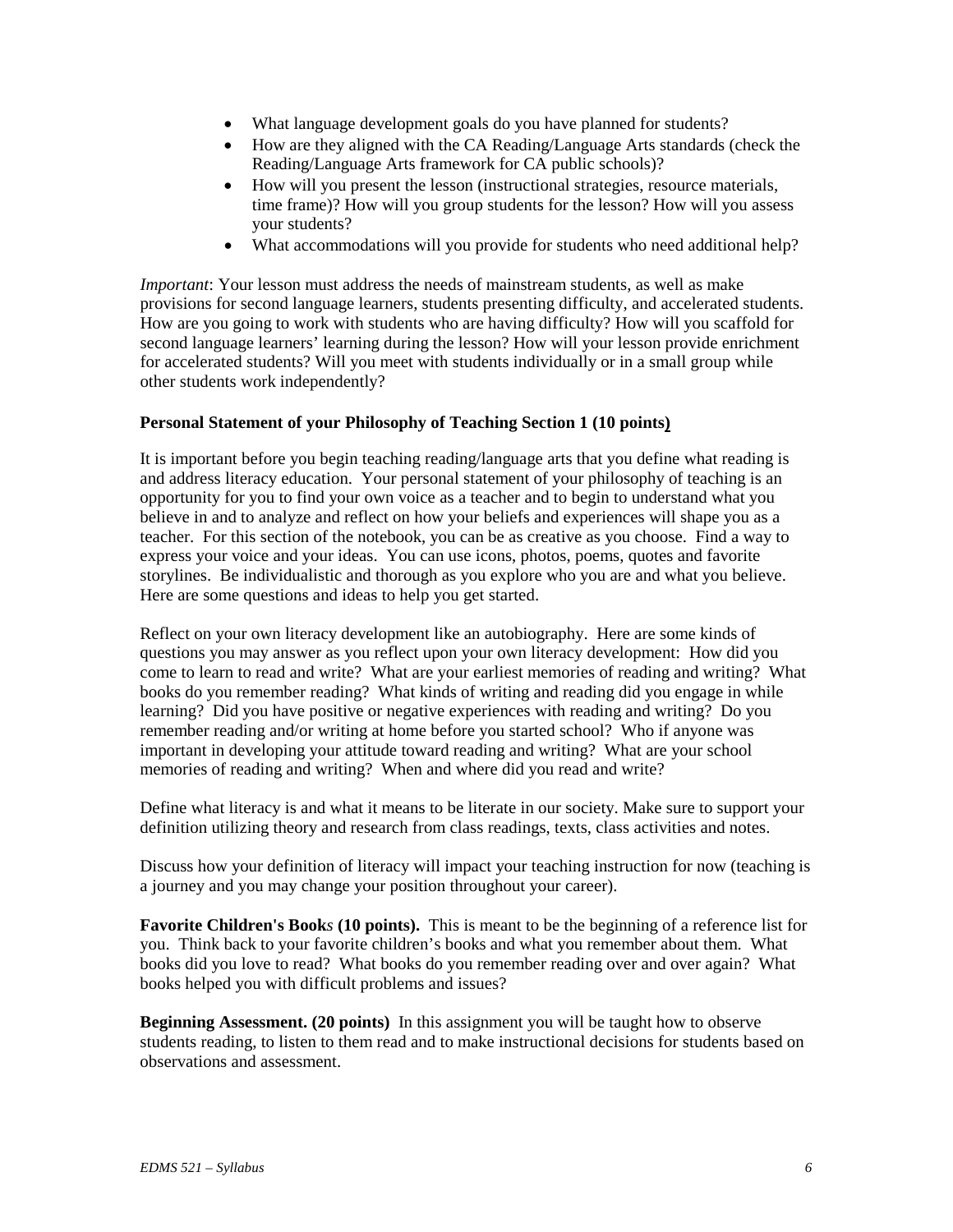You will be taught how to conduct the assessment in class workshops. You will be asked to work with a student at the grade level in which you have been placed and to conduct assessments with this student. The format in which you will submit your assessment will be shared with you in class.

### **Attendance Policy**

Due to the dynamic and interactive nature of EDMS 521, all students are expected to attend all classes and participate in all class activities. For every day of absence, students will lose 6 points**.** Attendance will be taken during the first 5 minutes of class. Three tardiness or "early exits" will be the equivalence of an absence. **A passing grade will not be issued for students who do not attend 80% or more of the class sessions**. Should the student have extenuating circumstances, s/he should contact the instructor as soon as possible.

| <b>Date</b> | <b>Topic</b>                                       | <b>Assignment</b>                                      |
|-------------|----------------------------------------------------|--------------------------------------------------------|
| Session 1   | A Balanced Approach<br>The Role of Assessment      | Tompkins Chap 1                                        |
| Session 2   | The Language of School/The Language<br>of Learning | Gibbons Chap $1 & 2$                                   |
| Session 3   | The Processes<br>Assessment                        | Tompkins Chap 2<br>The English Language Arts Standards |
| Session 4   | The Mother Tongue<br>Assessment                    | Gibbons Chap 5 & 6                                     |
| Session 5   | Oral Language Development                          | Tompkins Chap 3<br>Gibbons Chap $3 & 4$                |
| Session 6   | Reading in a Second Language                       | Gibbons Chap 7 & 8                                     |
| Session 7   | The Writing Process                                | Tompkins Chap 4<br>Gibbons Chap 9                      |
| Session 8   | A Whole School Response                            | Gibbons Chap 10<br>The ELD Standards                   |
| Session 9   | The Alphabetic Code                                | Tompkins Chap 5                                        |
| Session 10  | <b>Concepts About Print</b>                        | Johns                                                  |
| Session 11  | <b>Fluent Readers and Writers</b>                  | Tompkins Chap 6                                        |
| Session 12  | <b>Fluent Readers and Writers</b>                  | Tompkins Chap 6                                        |
| Session 13  | <b>Word Meanings</b>                               | Tompkins Chap 7                                        |
| Session 14  | Comprehension                                      | Tompkins Chap 8<br><b>Due: Reading Lesson Plan</b>     |

**Course Outline (Timeline Subject to Change pending Needs of Students)**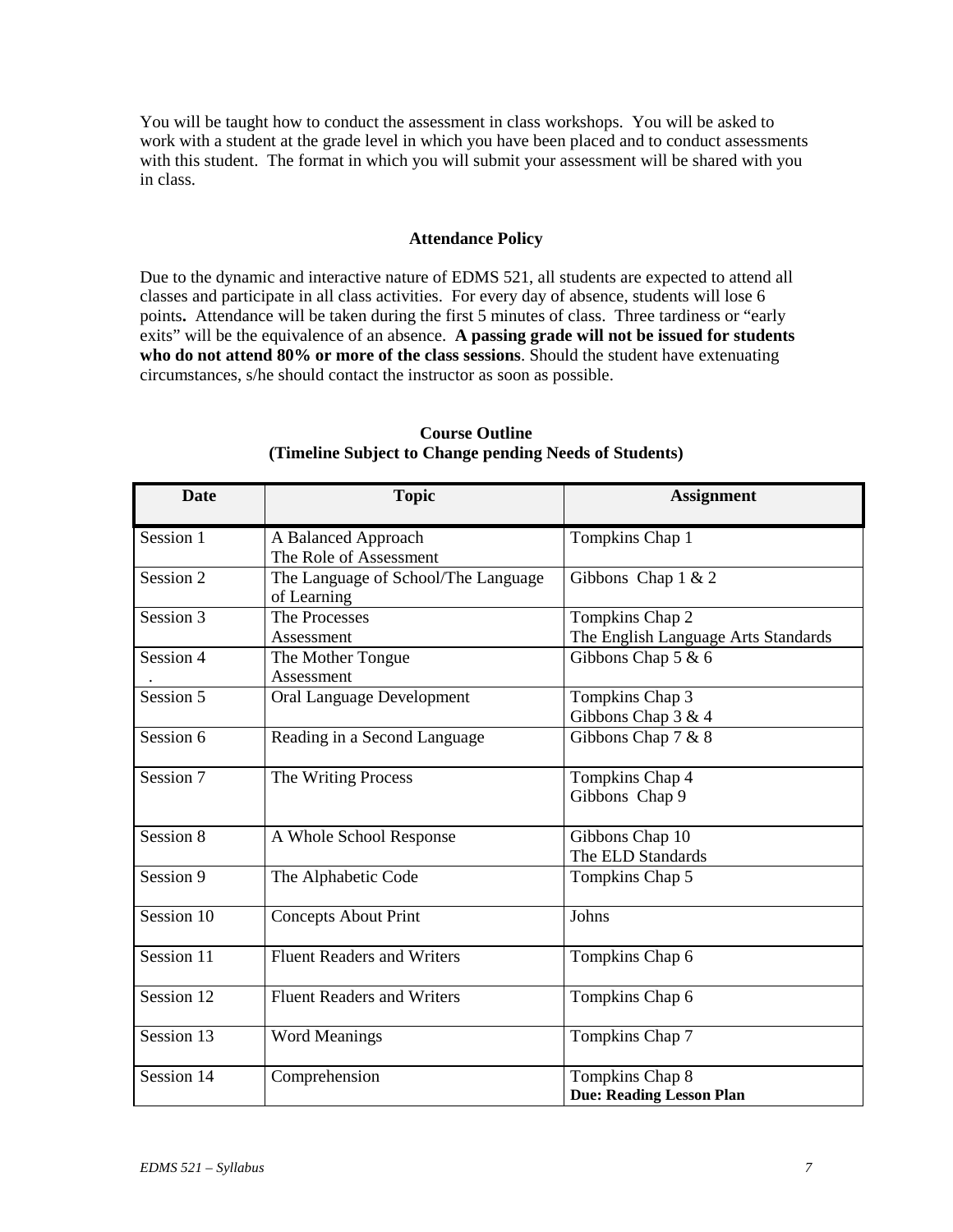| Session 15 | <b>Structure of Text</b> | Tompkins Chap 9<br>Due: Resource Notebook |
|------------|--------------------------|-------------------------------------------|
| Session 16 | losure.                  |                                           |

# **Authorization to work with English Learners Competencies**

| <b>PART 1:</b>                                                                                                                                     | <b>PART 2: METHODOLOGY</b>                                                                                                     | PART 3:                                                                                             |
|----------------------------------------------------------------------------------------------------------------------------------------------------|--------------------------------------------------------------------------------------------------------------------------------|-----------------------------------------------------------------------------------------------------|
| <b>LANGUAGE STRUCTURE</b>                                                                                                                          | OF BILINGUAL, ENGLISH                                                                                                          | <b>CULTURE AND</b>                                                                                  |
| <b>AND FIRST- AND</b>                                                                                                                              | <b>LANGUAGE</b>                                                                                                                | <b>CULTURAL DIVERSITY</b>                                                                           |
|                                                                                                                                                    |                                                                                                                                |                                                                                                     |
| <b>SECOND-LANGUAGE</b>                                                                                                                             | <b>DEVELOPMENT, AND</b>                                                                                                        |                                                                                                     |
| <b>DEVELOPMENT</b>                                                                                                                                 | <b>CONTENT INSTRUCTION</b>                                                                                                     |                                                                                                     |
| I. Language Structure and Use:<br>Universals and Differences                                                                                       | 2. Theories and Methods of<br><b>Bilingual Education</b>                                                                       | I. The Nature<br>Culture<br>3.                                                                      |
| (including the structure of English)                                                                                                               |                                                                                                                                |                                                                                                     |
| A. The sound systems of<br>language (phonology)                                                                                                    | A. Foundations                                                                                                                 | A. Definitions of culture                                                                           |
| B. Word formation (morphology)                                                                                                                     | B. Organizational models: What<br>works for whom?                                                                              | B. Perceptions of culture                                                                           |
| C. Syntax                                                                                                                                          | C. Instructional strategies                                                                                                    | C. Intragroup differences (e.g.,<br>ethnicity, race, generations, and<br>micro-cultures)            |
| D. Word meaning (semantics)                                                                                                                        | II. Theories and Methods for<br>Instruction In and Through<br>English                                                          | D. Physical geography and its<br>effects on culture                                                 |
| E. Language in context                                                                                                                             | A. Teacher delivery for both<br>English language development<br>and content instruction                                        | E. Cultural congruence                                                                              |
| F. Written discourse                                                                                                                               | B. Approaches with a focus on<br>English language development                                                                  | II. Manifestations of Culture:<br><b>Learning About Students</b>                                    |
| G. Oral discourse                                                                                                                                  | C. Approaches with a focus on<br>content area instruction<br>(specially designed academic<br>instruction delivered in English) | A. What teachers should learn<br>about their students                                               |
| H. Nonverbal communication                                                                                                                         | D. Working with paraprofessionals                                                                                              | B. How teachers can learn about<br>their students                                                   |
| II. Theories and Factors in First-<br>and Second-Language<br>Development                                                                           | III. Language and Content Area<br>Assessment                                                                                   | C. How teachers can use what<br>they learn about their students<br>(culturally responsive pedagogy) |
| A. Historical and current theories<br>and models of language analysis<br>that have implications for<br>second-language development<br>and pedagogy | A. Purpose                                                                                                                     | III. Cultural Context                                                                               |
| B. Psychological factors affecting<br>first- and second-language<br>development                                                                    | <b>B.</b> Methods                                                                                                              | A. Concepts of cultural contact                                                                     |
| C. Socio-cultural factors affecting<br>first- and second-language<br>development                                                                   | C. State mandates                                                                                                              | B. Stages of individual cultural<br>contact                                                         |
| D. Pedagogical factors affecting<br>first- and second-language<br>development                                                                      | E. Limitations of assessment                                                                                                   | C. The dynamics of prejudice                                                                        |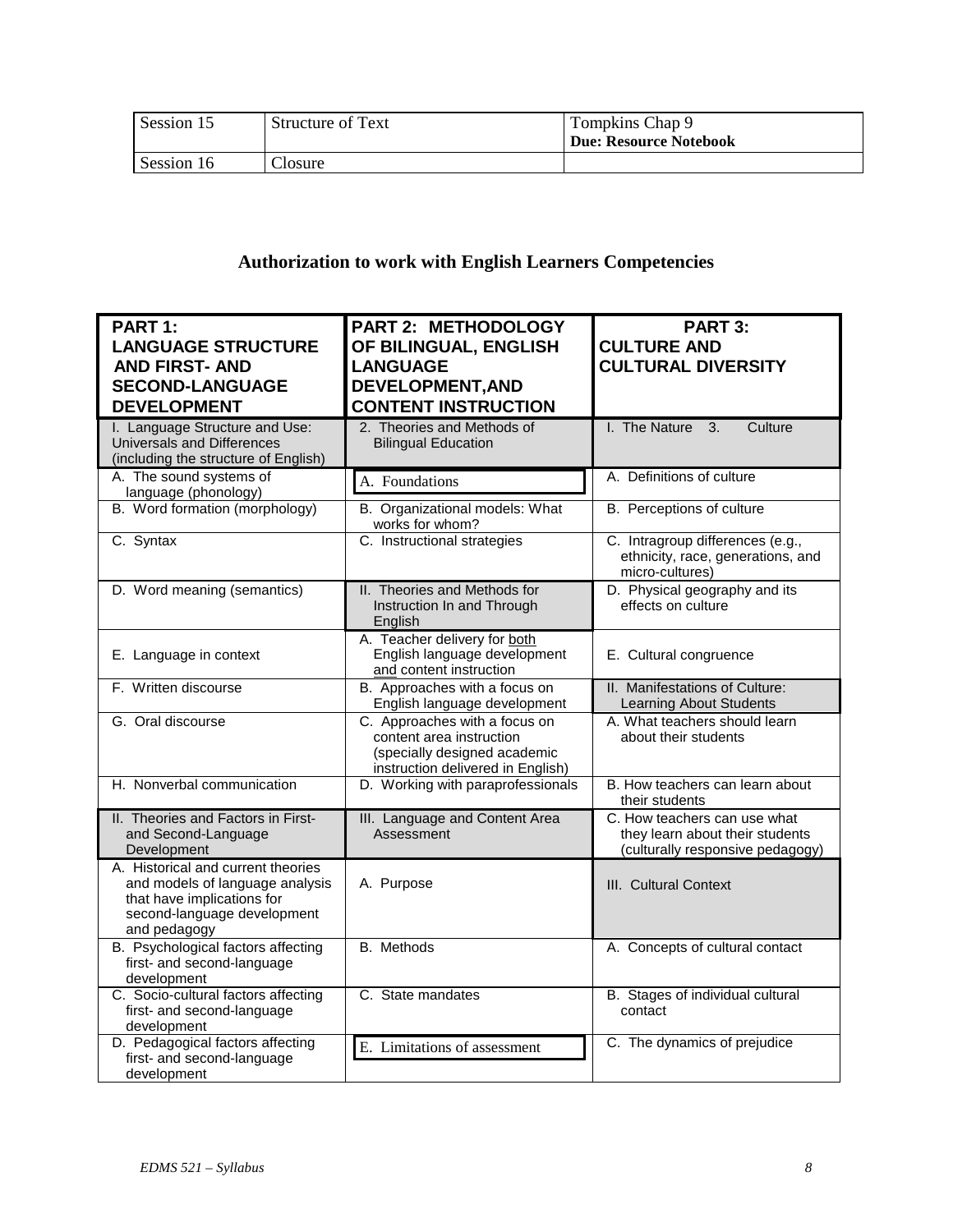| E. Political factors affecting first- | Technical concepts | D. Strategies for conflict resolution |
|---------------------------------------|--------------------|---------------------------------------|
| and second-language                   |                    |                                       |
| development                           |                    |                                       |

**EDMS 555** stresses competencies highlighted in bold.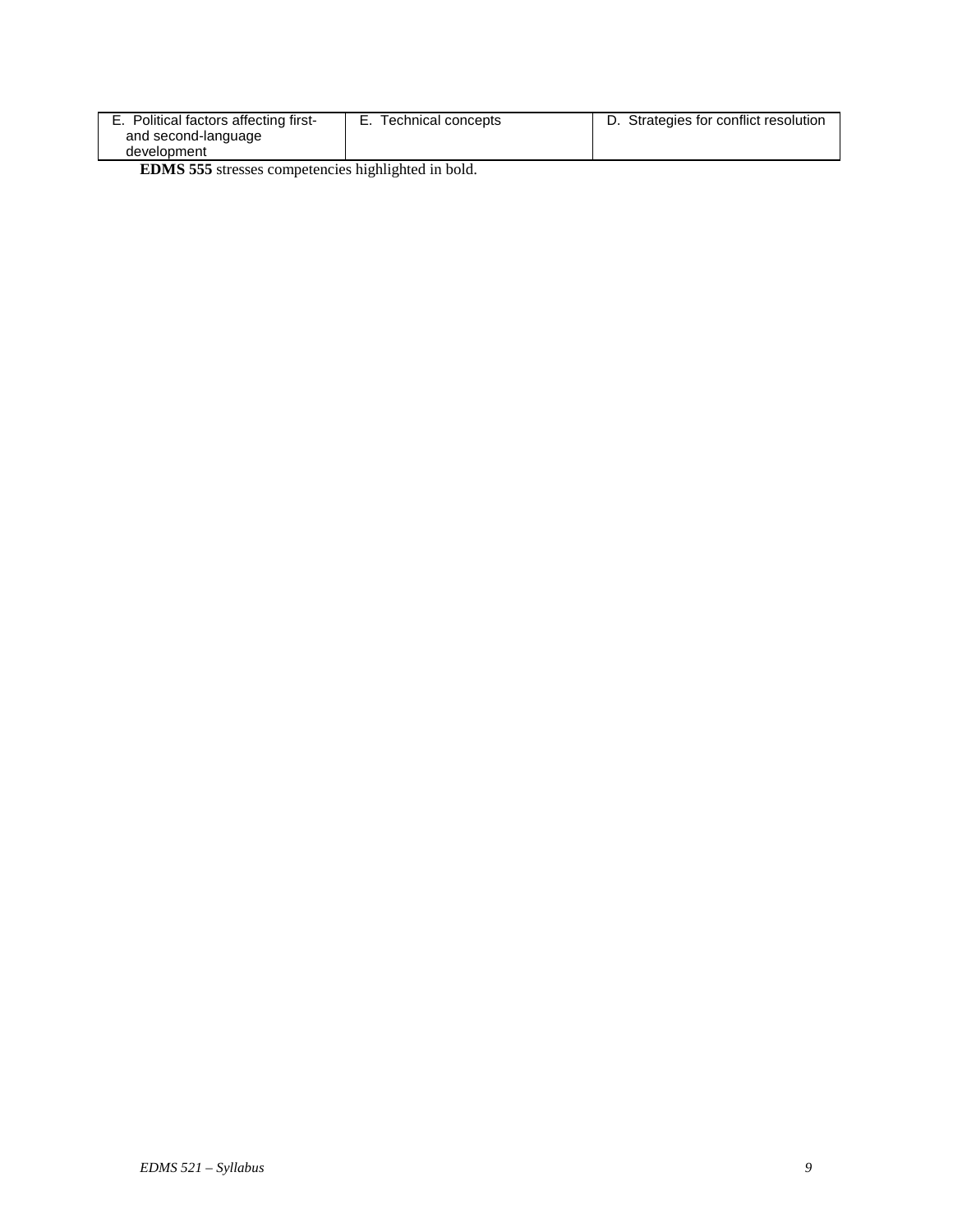| $D$ ata Concentru Gria (Case Stati) |                                               |        |                                                 |
|-------------------------------------|-----------------------------------------------|--------|-------------------------------------------------|
| <b>Assessments Used</b>             | <b>What I Learned</b>                         | $+$    | <b>Instructional/Intervention Plan</b>          |
|                                     | What have I learned about the student?        | or     | What are you going to do to help the student?   |
|                                     | Where in the data did I learn this? (Look for | $\sim$ | Note that you will need to say why you selected |
|                                     | patterns)                                     |        | this plan. You also must say how this plan is   |
|                                     | What are his/her strengths?                   |        | going to help the student.                      |
|                                     | What are his/her areas of need?               |        |                                                 |
|                                     |                                               |        |                                                 |
|                                     |                                               |        |                                                 |
|                                     |                                               |        |                                                 |
|                                     |                                               |        |                                                 |
|                                     |                                               |        |                                                 |
|                                     |                                               |        |                                                 |
|                                     |                                               |        |                                                 |
|                                     |                                               |        |                                                 |
|                                     |                                               |        |                                                 |
|                                     |                                               |        |                                                 |
|                                     |                                               |        |                                                 |
|                                     |                                               |        |                                                 |
|                                     |                                               |        |                                                 |

# **Data Collection Grid (Case Study)**

**+ = Strength**

**- = Weakness**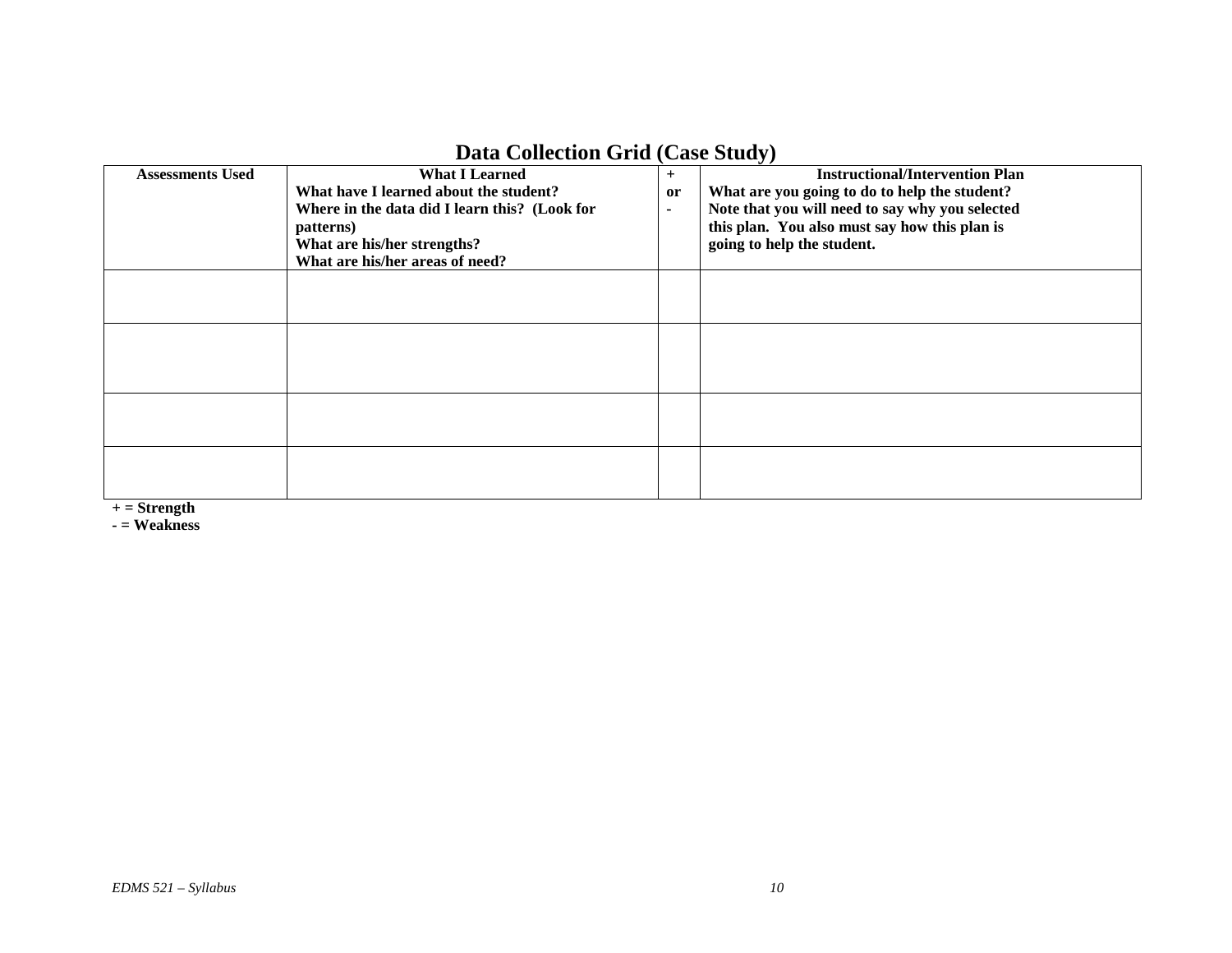### EDMS 521-22 - Literacy Education I & II Reading and Writing Interview – Guiding Questions

- 1. What are you learning to do in reading? [writing]
- 2. How are you learning it? Who is helping you?
- 3. What is easy about reading, what's hard? [writing]
- 4. What do you do before you start to read? [write]
- 5. While you are reading, if you come to a word that you don't understand or don't know, you  $\lceil$  writing]
- 6. How can you tell when someone is a good reader? [writer]

\_\_\_\_\_\_\_\_\_\_ is a good reader because \_\_\_\_\_\_\_\_\_\_\_\_\_\_\_\_

Do you think \_\_\_\_\_\_\_ ever comes to a word that s/he doesn't know?

If \_\_\_\_\_\_\_ comes to word s/he doesn't know, what do you think \_\_\_\_\_\_ does?

- 7. What would your teacher do to help someone who doesn't know a word while s/he is reading? [writing]
- 8. What do you do to help yourself understand and/or remember a story after you have read it?
- 9. Do you think that you are a good reader? [writer] Why or why not?
- 10. What would you like to learn to do next as a reader? [writer] How do you think you will learn it? (will someone help you?)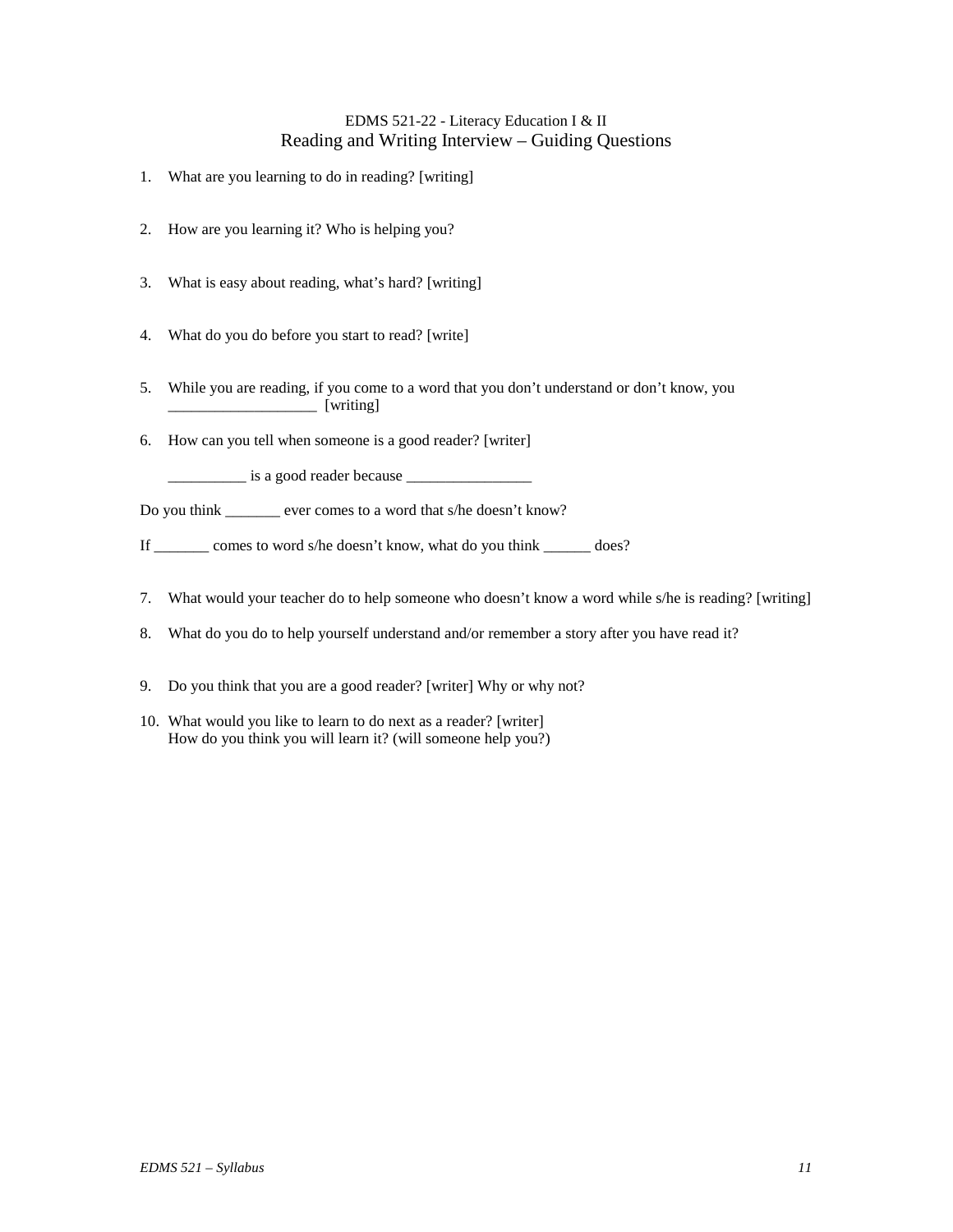#### **Interview in Spanish EDMS 540**

- **4.** ¿Que estas aprendiendo hace en la lectura? En la escritura?
- **5.** ¿Como estas aprendiendo? ¿Quien te ayuda?
- **6.** ¿Que es fácil acerca de la lectura? (Escritura?) ¿Que es dificil acerca de la lectura? (Escritura?)
- **7.** ¿Que haces antes de empieza a leer? ¿Que haces antes de empieza a escribir?

**8.** ¿Cuando lees, si llegas a una palabra que no entiende o no sabes, tu

**9.** ¿Como sabes cuando alguien es un buen lector? (Escritor?)

es un buen lector porque *i*Piensas que encuentra una palabra que no entiende/sabe? encuentra una palabra que no sabe o entiende que piensa que  $i$ Si  $\frac{1}{2}$ 

- **10.** ¿Que haría tu maestro/a para ayudar a alguien que no sabe una palabra mientras ella o el lee?
- **11.** ¿Que haces para ayudarte a ti mismo/a para comprender o recordar un cuento despues que lo has leído?
- **12.** ¿Piensas que eres un buen lector/escritor? ¿Porque o porque no?
- **13.** ¿Que te gustaría aprende como lector? (Escritor?) ¿Como piensas que lo aprenderas? ¿Te ayudara alguien?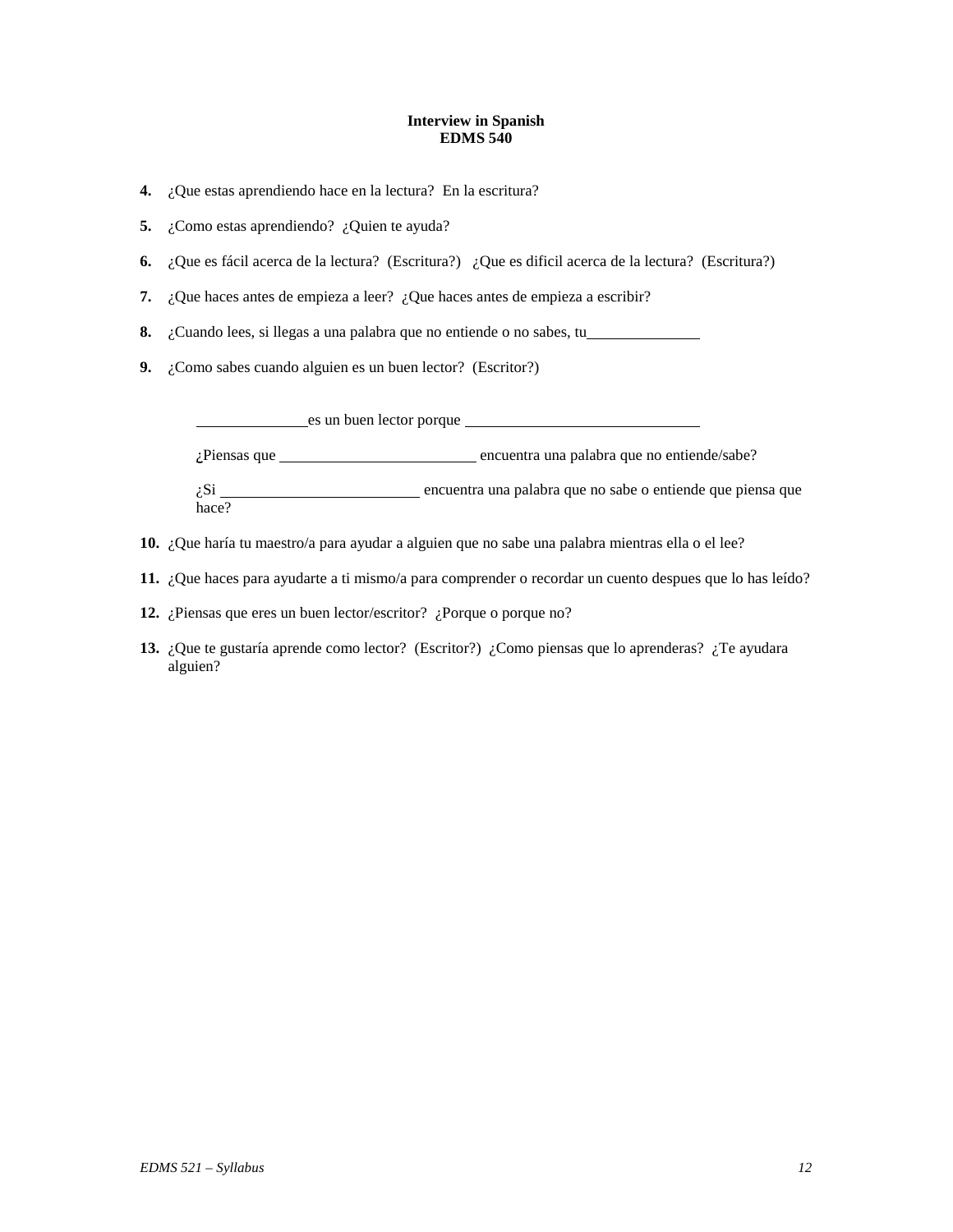### **California State University San Marcos EDMS 540**

### **Parental Consent**

**Dear Parents:**

**I am studying to be an elementary school teacher and am enrolled in the credentialing program at California State University San Marcos.** 

**A very important part of our learning is the understanding of the reading process. We have been asked to work with a student inquiring about what that student thinks and feels about the reading process. Another part of our assignment is to listen to the student read and to study the strengths that the student brings to the reading process. From our observations, we develop an instructional plan to assist that student in becoming a fluent reader who understands all he or she reads.**

**I am asking for your permission to work with your student. The project will take approximately 4 hours over a period of time. The information will remain confidential. Your student's name will not be used in report issued to my professor. You are entitled to all of the information I have gained and will share it with the classroom teacher if you so wish.**

**Sincerely,**

**--------------------------------------------------------------------------------------**

**I give my permission for you to work with my student \_\_\_\_\_\_\_\_\_\_\_\_\_\_\_\_\_\_\_\_\_.**

**I understand that all information will be kept confidential and that I am entitled** 

**to all of the information.**

**Signature Date** 

**\_\_\_\_\_\_\_\_\_\_\_\_\_\_\_\_\_\_\_\_\_\_\_\_\_\_\_\_\_\_ \_\_\_\_\_\_\_\_\_\_\_\_\_\_\_\_\_\_\_\_**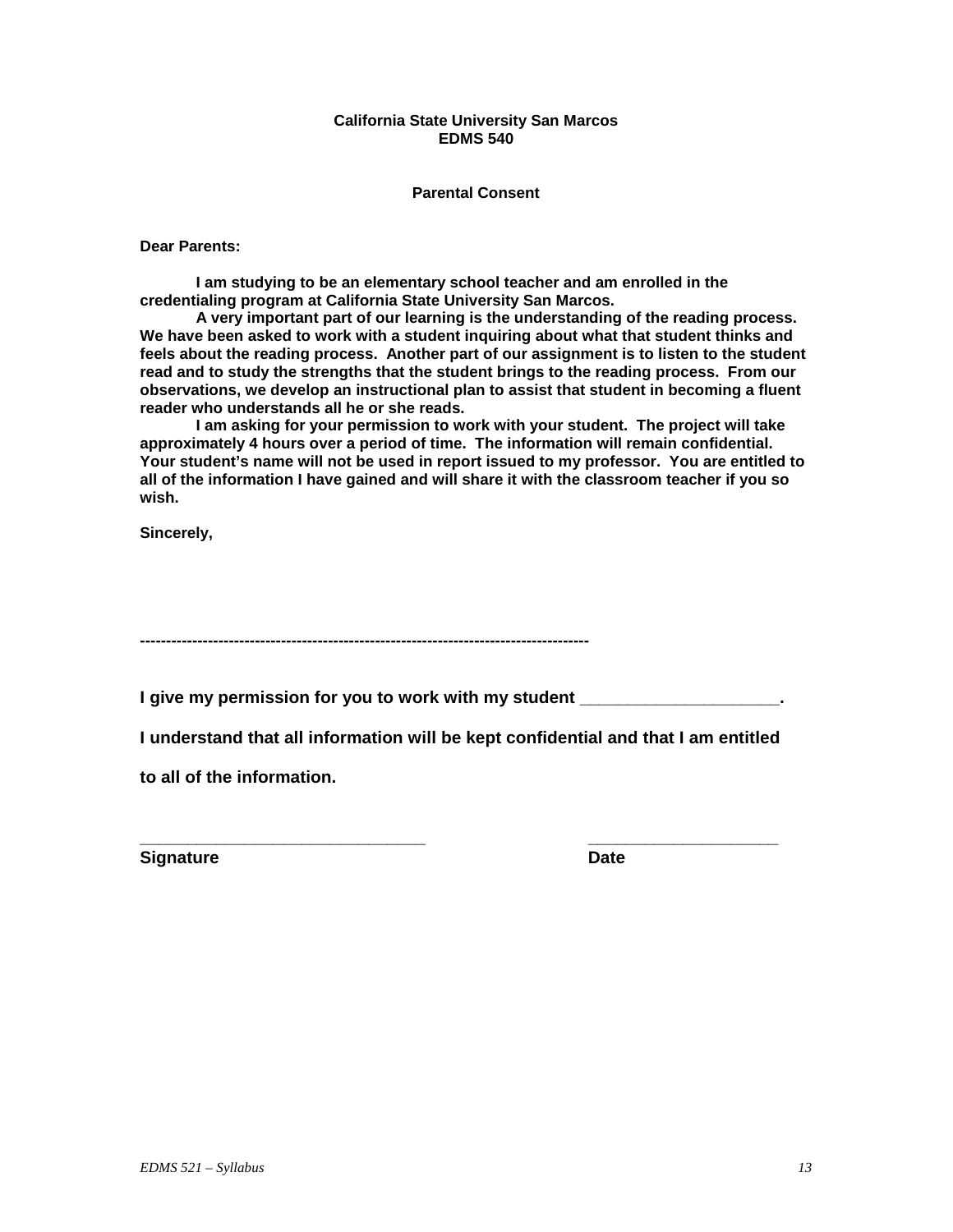### **Field Experience - Classroom Observation Form**

When you are observing/ participating in classrooms throughout the semester, look for and write down your observations of the following. Jot down brief notes about the kinds of activity teachers and students are engaged in. Be sure to write observations and not judgements. If you don't see something in your classroom, visit another. If you are placed in an intermediate grade, you will need to schedule time to visit a primary grade classroom and vice-versa. If you need more room, use another piece of paper. As we cover each of the following topics in class, you will be asked to briefly share your observations of examples of classroom-based instruction.

| <b>Topic</b>     | Date/time                                                 | <b>Place</b>             | <b>Activity</b>                                                                          |
|------------------|-----------------------------------------------------------|--------------------------|------------------------------------------------------------------------------------------|
|                  |                                                           | (school/grade/classroom) |                                                                                          |
| <b>Example:</b>  |                                                           |                          |                                                                                          |
| Writing $9/7/99$ |                                                           |                          | 1 <sup>st</sup> grade, Struct. English Each student free writes, topic of Workshop 9:00- |
| 10:00            | Immersion (SEI), School their choice; each has an ongoing |                          |                                                                                          |
|                  |                                                           | Name                     | journal for this purpose; timed 12                                                       |
|                  |                                                           |                          | Minute activity; Teacher quickly                                                         |
|                  |                                                           |                          | Reviews what each student has                                                            |
|                  |                                                           |                          | Produced; reads as few;                                                                  |
| Assessment       |                                                           |                          |                                                                                          |

(Formal and/or Informal)

Tools

Intervention Strategies (e.g., reading and/or writing conferences)

Strategies for Second Language Learners

Promoting Oral Language

Phonemic Awareness

Concepts about print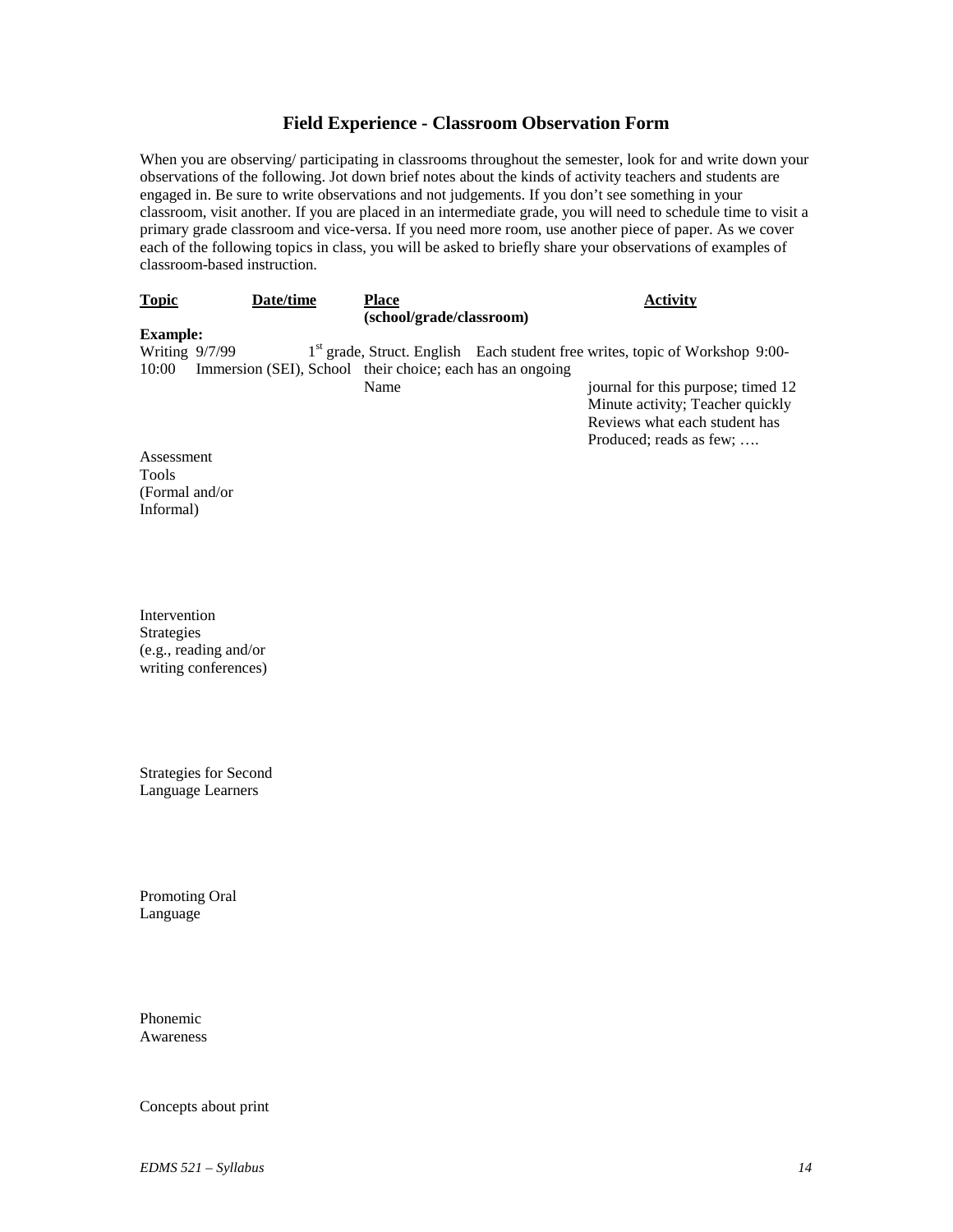and/or letter knowledge

Phonics Instruction and Word Study

Spelling Instruction

Writing workshop

Read Aloud (Selection of reading materials)

Shared reading (Selection of reading materials)

Guided reading (Selection of reading materials)

Guided writing and/or Interactive writing

Independent reading (Selection of reading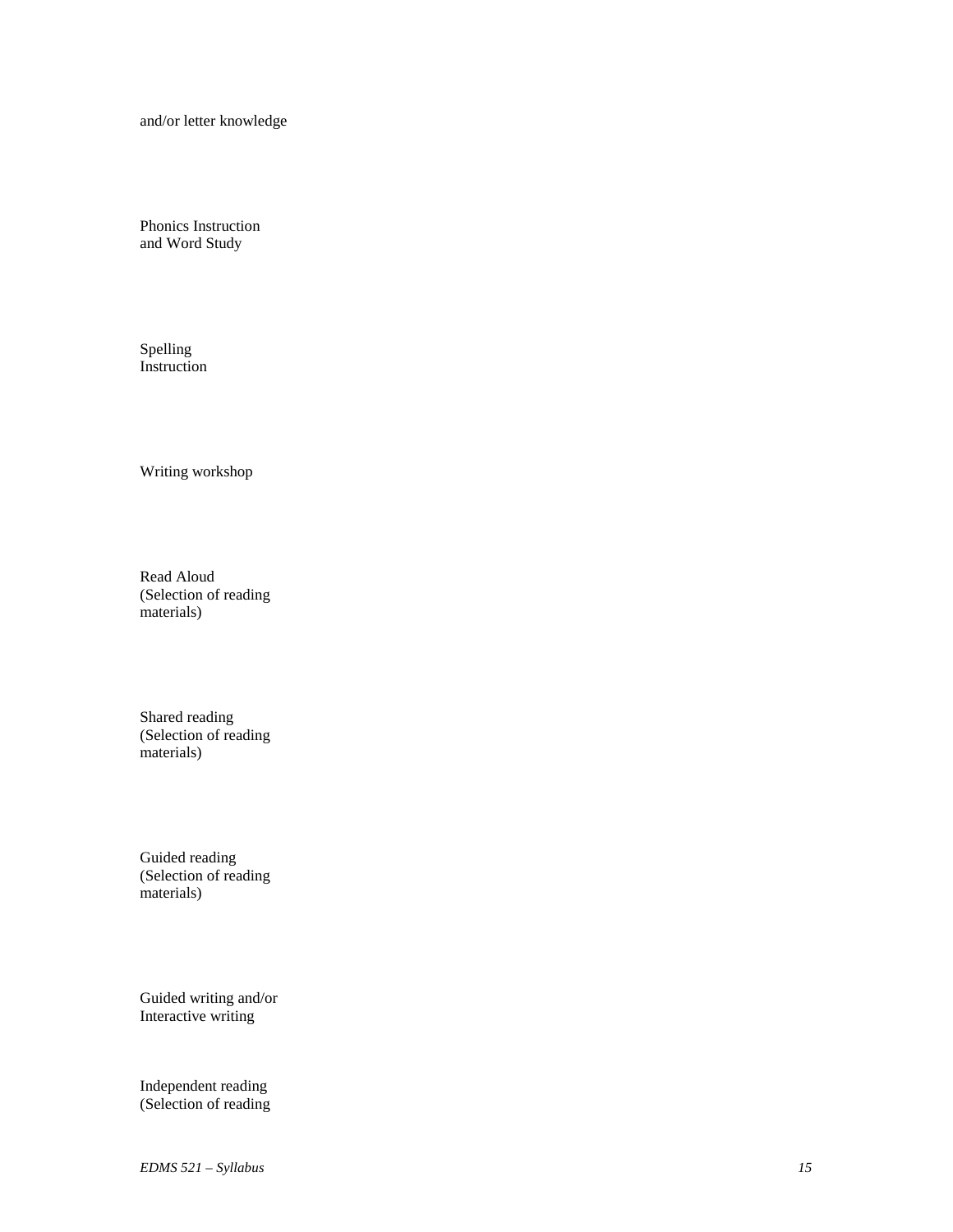materials)

Comprehension strategies

Vocabulary Development

Literature circles (Selection of reading materials)

Reading and writing across the curriculum (content area literacy instruction)

Grouping structures